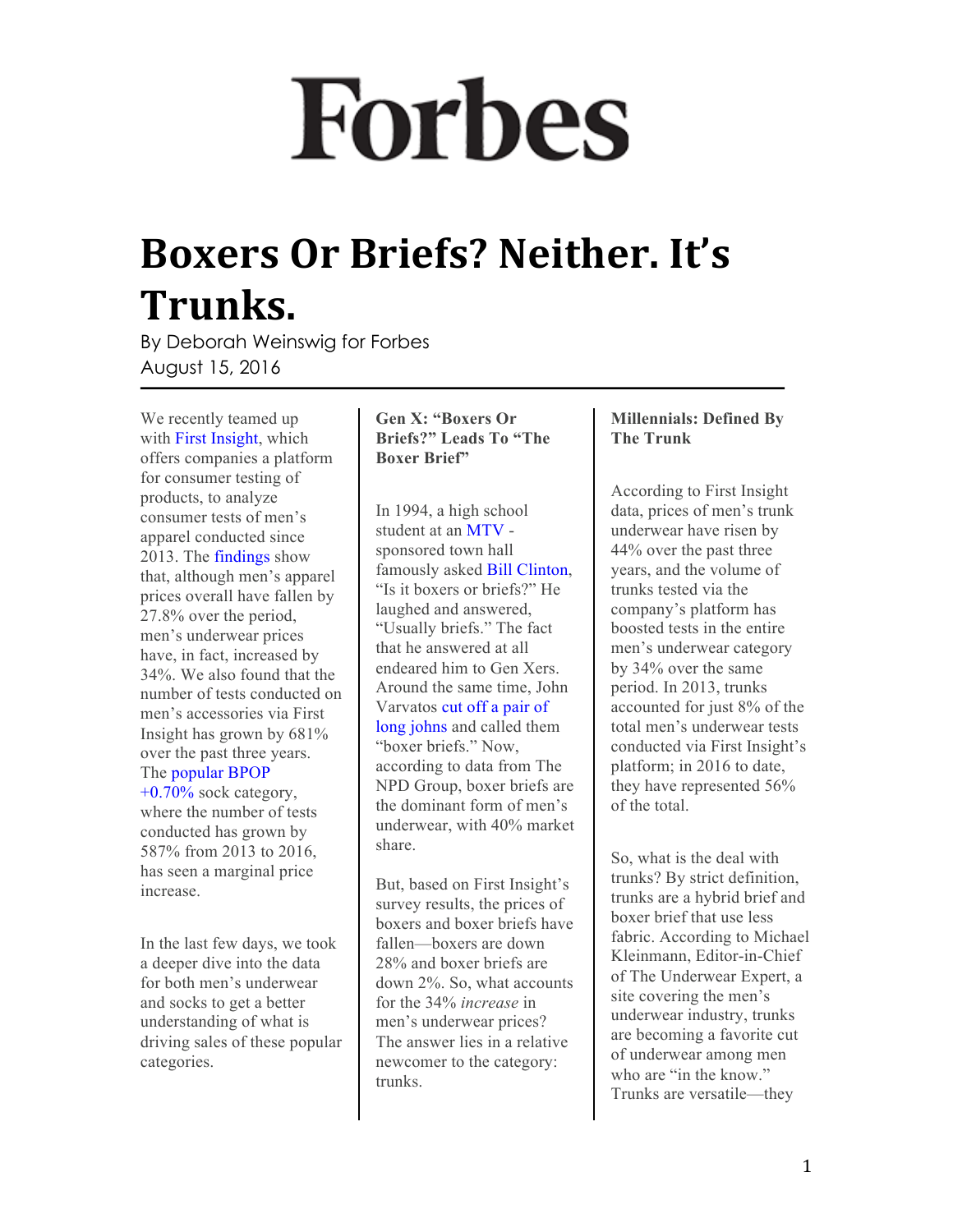## **Forbes**

## **Boxers Or Briefs? Neither. It's Trunks.**

By Deborah Weinswig for Forbes August 15, 2016

are great for everyday wear, dressing up and even playing moderate sports. Our research shows that this term is being used much more broadly across the category to refer to other high-end underwear styles. In fact, a quick look at [Google](http://www.forbes.com/companies/google) [GOOGL](http://www.forbes.com/companies/google) - [0.03%](http://www.forbes.com/companies/google) Trends from 2006 to today shows that searches for "trunks" have outpaced searches for "briefs" by 2.5 times, and have outpaced searches for "boxer briefs" by 4.5 times. Trunks' popularity could also account for the expanded definition of the category, to include higher-end boxer briefs, with popular high-end brands such as [Frigo](http://www.neimanmarcus.com/Frigo-Super-6-Trunks-Black/prod185020316/p.prod?icid=&searchType=MAIN&rte=%2Fsearch.jsp%3Ffrom%3DbrSearch%26request_type%3Dsearch%26search_type%3Dkeyword%26q%3Dfrigo&eItemId=prod185020316&cmCat=search&tc=17¤tItemCount=1&q=frigo&searchURL=/search.jsp%3Ffrom%3DbrSearch%26start%3D0%26rows%3D30%26q%3Dfrigo%26l%3Dfrigo%26request_type%3Dsearch%26search_type%3Dkeyword) helping to push that envelope. The price point for trunks is running higher than that of other men's underwear categories, perhaps due to trunks' combination of functionality and fashion fusion. Some trunks combine higher-quality fabrics for moisture wicking and odor prevention, some incorporate mesh, and some boast "double-panel coverage."

For example, Sunspel's Low Waist Trunks were ranked one of the top 15 men's underwear brands o[nFaveable](https://faveable.com/articles/72/11-best-underwear-brands-for-men-), a site that covers products in a number of categories. They retail for \$55 per pair and are described on Faveable as having "the fit of a boxer with the support of a brief." They received rave reviews on the site, such as "Luxurious to wear and offer a snug, but not too tight, fit; made of fine cotton for unparalleled lightness, comfort, and luxury."

The 2(x)ist Men's Stretch Core No-Show Trunk were voted "Sexiest Men's Underwear" in Faveable's survey of top underwear brands and they retail for \$42.00. This award-winning trunk is made from modal and elastane-blend fabric, and is offered in a variety of colors.

Tommy John's new Air Icon Trunk is targeted to frequent fliers and road warriors

because it is lightweight, made of [77](http://www.forbes.com/companies/77) % nylon mesh and 23% spandex. The trunks can be rinsed in a hotel sink, and then worn again. They retail for \$45 and come in lake blue and teal green.

Joe Ferrara, a Tommy John investor and board member, said to us [during a recent](http://www.mr-mag.com/p1vot-breakfast-panel-retail-technology/) [industry panel discussion,](http://www.mr-mag.com/p1vot-breakfast-panel-retail-technology/)"If you think of men's underwear, it's black, gray and white. We need stars and stripes, we need colors, performance fabrics, like wicking, for example, which is a premium offering. Doing those things, you can maintain that premium price."

#### **The Crazy Sock Trend: A Flash In The Pan Or Here To Stay?**

As with underwear, socks are a way for men to splurge on themselves, pamper themselves with extra comfort, and show off their personality in subtle and not-